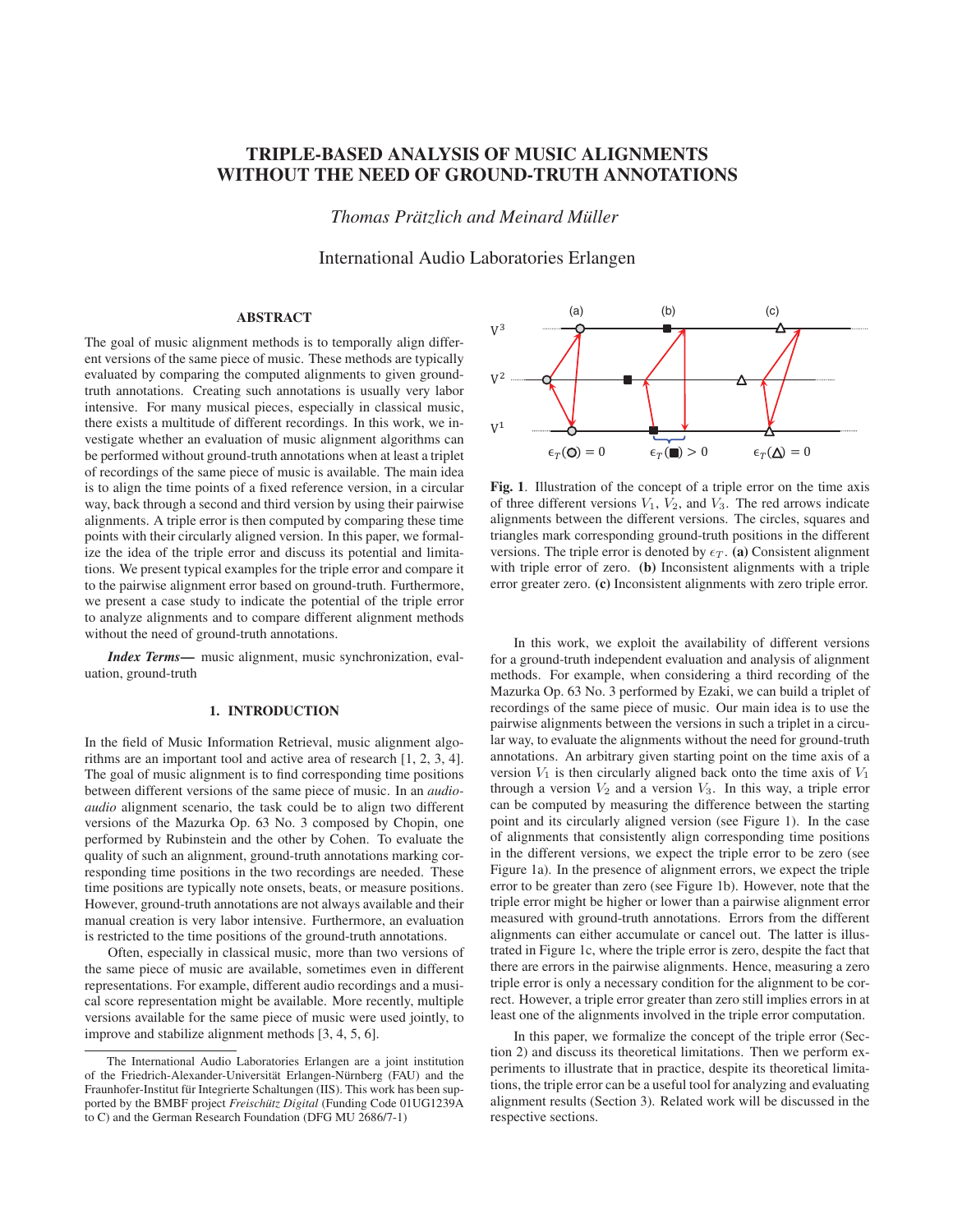| ID              | Composer Piece |                   | dur[s] | Type     |     | #(GT) #(GT)/ $s$ |
|-----------------|----------------|-------------------|--------|----------|-----|------------------|
| F <sub>06</sub> | Weber          | Freischütz, No. 6 | 297    | measures | 150 | 0.51             |
| F08             | Weber          | Freischütz, No. 8 | 540    | measures | 199 | 0.37             |
| F09             | Weber          | Freischütz, No. 9 | 428    | measures | 200 | 0.47             |
|                 | $M17-4$ Chopin | Op. 17, No. 4     | 247    | beats    | 396 | 1.60             |
|                 | $M24-2$ Chopin | Op. 24, No. 2     | 124    | beats    | 360 | 2.90             |
|                 | $M63-3$ Chopin | Op. 63, No. 3     | 144    | beats    | 229 | 1.59             |
|                 | $M68-3$ Chopin | Op. 68, No. 3     | 89     | beats    | 181 | 2.03             |

Table 1. The three numbers of "Der Freischütz" and the four Chopin Mazurkas used in our experiments. For each piece, there are three recordings in our dataset with an average duration of  $\overline{\text{dur}}[s]$ . #(GT): number of annotated ground-truth positions, Type: type of annotations (measure or beat annotations), #(GT)/s: average number of ground-truth annotations per second.

# 2. TRIPLE ERROR

Let  $V_1$  and  $V_2$  be two versions of the same piece of music with the corresponding time-continuous axes  $[0, T_1]$  and  $[0, T_2]$ . An *alignment*  $A$  from  $V_1$  to  $V_2$  is a mapping of time points from  $V_1$  onto corresponding time points of  $V_2$ . We model an alignment by the function

$$
\mathcal{A} \colon [0, T_1] \to [0, T_2] \tag{1}
$$

which is monotonous, i.e.  $\mathcal{A}(s) \leq \mathcal{A}(t)$  for  $s, t \in [0, T_1]$  with  $s \leq t$ . Furthermore, an alignment fulfills the boundary constraints  $s \leq t$ . Furthermore, an alignment fulfills the boundary constraints  $A(0) = 0$  and  $A(T_1) = T_2$ . Sometimes further constraints on the slope are required. Typically, an alignment is evaluated using pairs of manually specified ground-truth annotations that mark corresponding time positions in the two different versions. Each groundtruth pair is specified as

$$
(g_1, g_2) \in [0, T_1] \times [0, T_2].
$$
 (2)

Using these ground-truth pairs, the *pairwise alignment error* for a given alignment A between two versions is defined as  $\epsilon_P : [0, T_1] \to \mathbb{R}$  with R with

$$
\epsilon_P(q_1) := |\mathcal{A}(q_1) - q_2| \,. \tag{3}
$$

 $\epsilon_P(g_1) := |\mathcal{A}(g_1) - g_2|$ . (3)<br>The main drawback of this error measure is the need for ground-truth annotations which are often unavailable.

We now formalize our main idea, which exploits the fact that for many pieces, more than two versions are available. Let the triplet  $(V_1, V_2, V_3)$  be three versions with corresponding time axes  $[0, T_i]$ , where  $i \in \{1, 2, 3\}$ . Furthermore, let  $V_1$  serve as a reference version. Assume the alignments  $\mathcal{A}^{1\rightarrow 2}$ ,  $\mathcal{A}^{2\rightarrow 3}$ ,  $\mathcal{A}^{3\rightarrow 1}$  are given, where  $\mathcal{A}^{i\rightarrow j}$ denotes the alignment of version  $V_i$  to  $V_j$ . Using these alignments in a circular way, a time point  $t \in [0, T_1]$  of version  $V_1$  can be subsequently aligned to  $V_2$ ,  $V_3$  and back to  $V_1$  by applying the alignments in a composition to compute  $t' := \mathcal{A}^{3 \to 1} (\mathcal{A}^{2 \to 3} (\mathcal{A}^{1 \to 2}(t))) \in$  [0 T<sub>i</sub>] We can now measure the difference between the original  $[0, T<sub>1</sub>]$ . We can now measure the difference between the original time point t and its circularly aligned version t' by the *triple error*<br> $\epsilon_{\text{m}}$ :  $[0, T_1] \rightarrow \mathbb{R}$  that is computed by  $\epsilon_T : [0, T_1] \to \mathbb{R}$  that is computed by

$$
\epsilon_T := \left| \mathcal{A}^{3 \to 1} \left( \mathcal{A}^{2 \to 3} \left( \mathcal{A}^{1 \to 2}(t) \right) \right) - t \right|.
$$
 (4)

The main advantage of the triple error compared to the pairwise alignment error is its independence of ground-truth annotations. However, from a theoretical point of view, the triple error has to be considered with great care. First, note that the triple error is based on three pairwise alignments. Hence, when measuring a triple error we know that the pairwise alignment error in one of the alignments is at least one third of the measured triple error. However, the exact pairwise alignment errors cannot be inferred from the triple error.



**Fig. 2.** Example of frame-wise triple error  $\epsilon_{T,F}$  (cyan curve) and pairwise alignment error  $\epsilon_{B}$  (orange dots) on the piece E06 using the pairwise alignment error  $\epsilon_P$  (orange dots) on the piece F06 using the performance by Kleiber as reference. The solid green lines show the performance by Kleiber as reference. The solid green lines show the ground-truth grid.

Second, a zero triple error does not necessarily imply that the alignments are error free. An error introduced by one alignment can be compensated by another (see Figure 1c). There are even alignments that always lead to a zero triple error. We can construct such an alignment by linearly scaling the durations of the different versions to be aligned. This leads to a triple error of zero for all time points, although the pairwise alignment error might be high. This proves that *a zero triple error is only a necessary condition* for a zero pairwise alignment error, but not a sufficient one. However, measuring a *triple error greater than zero is a sufficient condition* that there is an error in one of the pairwise alignments involved in the triplet. Hence, the triple error can still be a useful measure for the analysis of alignments. In practice, when using reasonable alignments, we expect the triple error to reflect the values of the pairwise alignment error in most of the cases.

## 3. EXPERIMENTS

In this section, we first review the dataset (Section 3.1) and the alignment approach (Section 3.2) used in our experiments. Within the remaining sections, we perform experiments to compare the triple error with the pairwise alignment error. These experiments indicate that often, the same conclusions as drawn from a ground-truth based analysis can be made, by only using the ground-truth independent triple error. In particular, we discuss the potential of the triple error to identify problematic positions within an alignment (Section 3.3). Furthermore, we show how the triple error can be used to identify problematic versions (Section 3.4). Finally, we indicate its potential to compare different alignment methods (Section 3.5).

# 3.1. Dataset

For our experiments, we use a set of three excerpts of the opera "Der Freischütz" and four Chopin Mazurkas [7] (see Table 1). We use measure annotations (marking musical measure boundaries) for the opera excerpts and beat annotations for the Chopin Mazurkas (marking beat positions). For a given version, we denote all available ground-truth time positions as *ground-truth grid*. The Mazurkas are piano pieces that typically have clear note onsets, whereas the operas are composed of singing and orchestral music which typically has soft or blurred onsets. Using pieces with different instrumentations allows us to identify problems of an alignment method related to specific instrumentations. For each piece, we consider a triplet of recordings. For the opera excerpts the recordings were conducted by Bloemeke (2013), Kleiber (1973), and Furtwaengler (1954). The Mazurka recordings were performed by Ezaki (2006), Cohen (1997), and Rubinstein (1966). In our dataset, there is no canonical order of the different versions. We therefore compute all pairwise alignments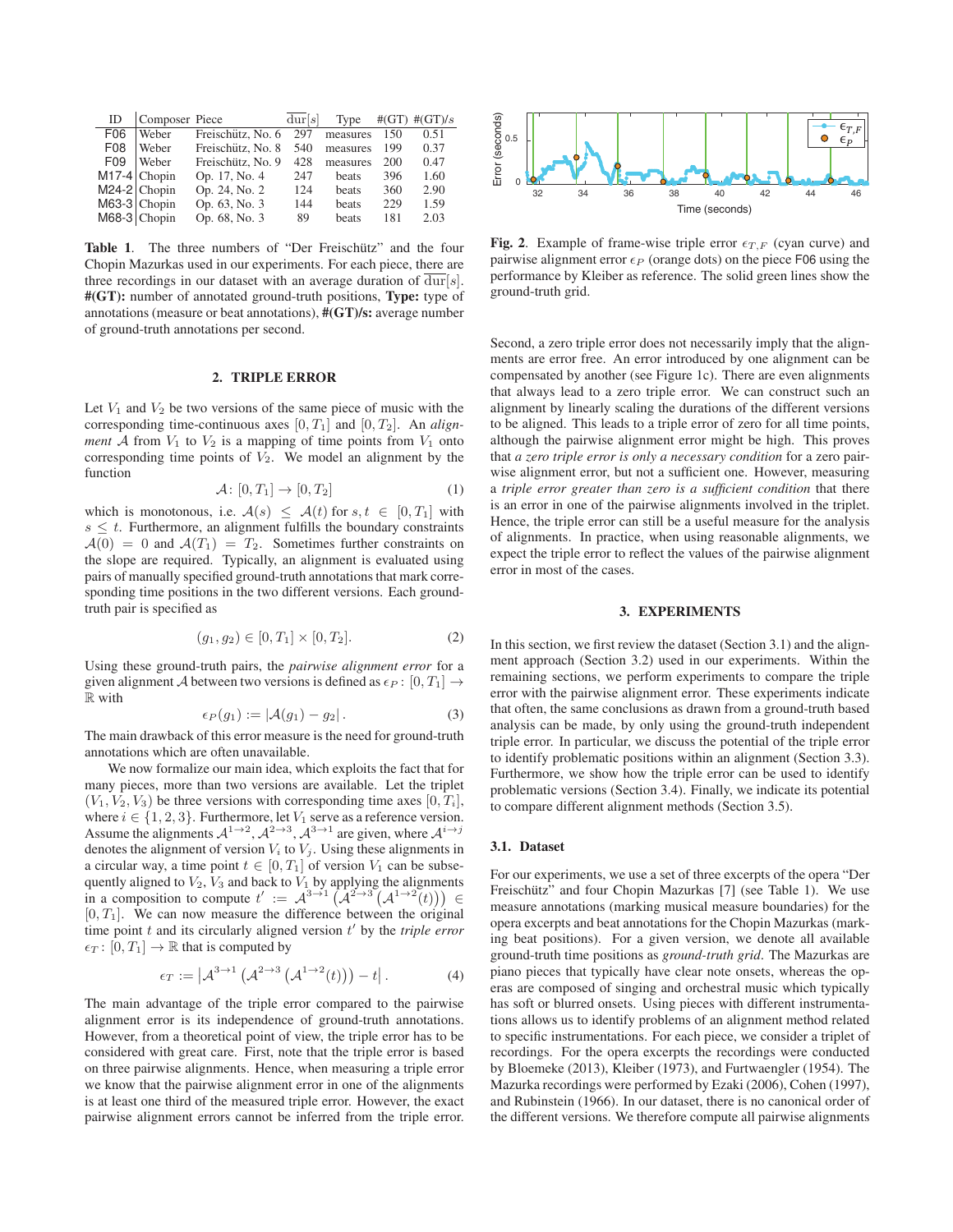

**Fig. 3.** Excerpt showing frame-wise triple error  $\epsilon_{T,F}$  and pairwise alignment error (solid cyan curve)  $\epsilon_{T}$  (orange dots) on the piece alignment error (solid cyan curve)  $\epsilon_P$  (orange dots) on the piece<br>M68-3 using the performance by Cohen as reference. The green lines M68-3 using the performance by Cohen as reference. The green lines mark the ground-truth grid. (a) Musical score excerpt of M68-3. (b) frame-wise triple error corresponding to the score excerpt shown in (a).

 $A^{i\rightarrow j}$  with  $(i, j) \in [1:3]^2$  and  $i \neq j$ . This leads to six possible pairs for which we compute six triple errors (two for each version as a reference) and six pairwise alignment errors.

## 3.2. Alignment Method

The objective of music alignment is to compare two given sequences corresponding to different versions of the same piece of music. Many different alignment methods have been proposed, e.g. [8, 9, 10, 2, 11, 12]. In the following experiments, we use an alignment procedure based on Dynamic Time Warping (DTW) [13]. The goal of DTW is to find an optimal alignment of two sequences under certain restrictions. In the case of two different versions of the same piece of music, one first needs to compute a suitable feature representation. Chroma features capture the coarse harmonic progression of the music and are commonly used in music alignments [2, 13, 14, 11]. To achieve a high temporal accuracy, we use the alignment approach introduced in [14], where chroma-based features are combined with features capturing note onset informations. Furthermore, we extend the approach to only align two given versions between the first and last ground-truth annotation for each recording. In this way, we exclude boundary artifacts that are caused by aligning silence or non-musical sounds such as applause or noise. All alignments were computed at a feature rate of 50 Hz.

Note that in Section 2, an alignment was modeled on a continuous time axis. The computed alignments, however, are timediscrete. A time-discrete alignment is a sequence of pairs containing corresponding time positions of the aligned versions. This makes it necessary to use interpolation to align arbitrary time positions across different versions [15].

In the following, we mainly discuss three error measures. First, the pairwise alignment error  $\epsilon_P$  that is computed on the ground-truth<br>orid using Equation (3). Second, the triple error  $\epsilon_R$  that is evaluated grid using Equation (3). Second, the triple error  $\epsilon_T$  that is evaluated<br>only at the time positions of the ground-truth grid. And third, the only at the time positions of the ground-truth grid. And third, the frame-wise triple error  $\epsilon_{T,F}$  that is evaluated on a 50 Hz frame grid<br>which corresponds to the feature resolution of the alignments. The which corresponds to the feature resolution of the alignments. The two last measures are computed with Equation (4).

## 3.3. Identification of Alignment Errors

Figure 2 shows an example of the frame-wise triple error  $\epsilon_{T,F}$  and the pairwise alignment error  $\epsilon_{\text{D}}$  on an excernt of the piece **F06**. The the pairwise alignment error  $\epsilon_P$  on an excerpt of the piece F06. The



**Fig. 4.** Mean values for frame-wise triple error  $\epsilon_{T,F}$ , triple error  $\epsilon_T$  (computed on ground-truth grid), and pairwise alignment error  $\epsilon_T$ (computed on ground-truth grid), and pairwise alignment error  $\epsilon_F$  for the pieces in our dataset. The pieces are sorted in descending for the pieces in our dataset. The pieces are sorted in descending order with respect to the mean pairwise alignment error. (a) Alignment method  $A_1$  with onset informations, (b) Alignment method  $A_2$ using only chroma features without onset information.

green solid lines indicate the ground-truth grid of musical measures at which  $\epsilon_P$  is computed. In this example, we can clearly see that the pairwise alignment error and the triple error show mostly the same pairwise alignment error and the triple error show mostly the same tendencies when comparing them at the positions of the ground-truth grid. Note that the ground-truth grid marks characteristic positions in the recordings that usually coincide with note onsets. At these positions, the alignment is more likely to have lower errors. The positions in between the grid positions often correspond to steady notes. These lead to regions of homogenous feature values where the alignment typically exhibits higher error values.

Figure 3a+b shows an excerpt of the piece M68-3 with the corresponding musical score together with the pairwise alignment error  $m<sub>1</sub>$  and the ground-truth grid, which marks beat measures coincide well at the ground-truth grid, which marks beat  $P$  and the frame-wise triple error  $\epsilon_{T,F}$ . Here again, the two error peasures coincide well at the ground-truth grid, which marks beat positions in this example. For the same reason as above, the triple error is again much larger in between the positions of the groundtruth grid. Note that the beat annotations not always go along with onset positions and vice versa. There are *silent beats* that have no associated onset. For example, in Figure 3, the second beat of the half note within the red rectangles is silent. At the position of the silent beat, both the pairwise alignment error and the triple error exhibit high values. This illustrates that the higher errors between note onsets are not an artifact of the frame-wise triple error. Hence, the triple error can sometimes even lead to additional insights.

Figure 4 shows the mean of the triple errors  $\epsilon_{T,F}$  and  $\epsilon_T$ , and the nairwise alignment errors  $\epsilon_P$  for all pieces in the dataset mean of the pairwise alignment errors  $\epsilon_P$  for all pieces in the dataset,<br>see also Table 1. Note that the visualization of the results is sorted by see also Table 1. Note that the visualization of the results is sorted by decreasing values of the pairwise alignment error. Overall, the triple errors and the pairwise alignment errors show similar tendencies. Especially the triple error  $\epsilon_T$  that is evaluated on the ground-truth orid is very close to the pairwise alignment error in most cases. Furgrid is very close to the pairwise alignment error in most cases. Furthermore, in Figure 4a, note that the frame-wise triple error  $\epsilon_{T,F}$  is<br>always higher than the triple error on the ground-truth grid  $\epsilon_T$  caused always higher than the triple error on the ground-truth grid  $\epsilon_T$  caused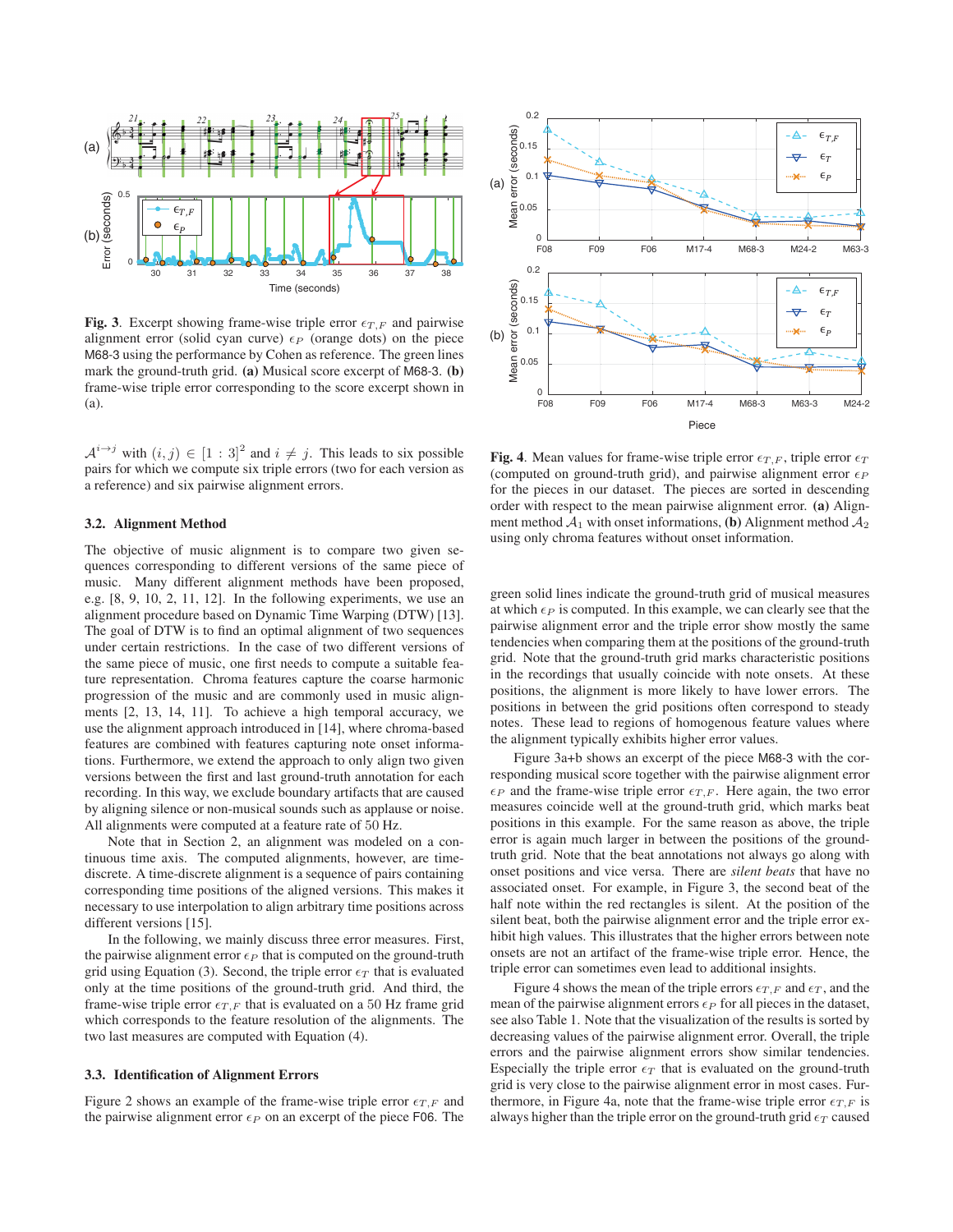

**Fig. 5.** Mean of frame-wise triple error  $\epsilon_T$ ,  $F$ , the triple error  $\epsilon_T$  com-<br>puted on the ground-truth grid and mean pairwise alignment error  $\epsilon_T$ . puted on the ground-truth grid and mean pairwise alignment error  $\epsilon_F$ <br>on M17-4. The labels on the x-axis denote which recordings are used on M17-4. The labels on the x-axis denote which recordings are used in a triplet, using the recordings by Biret (Bir), Cohen (Coh), Ezaki (Eza), and Rubinstein (Rub).

by the larger errors in-between the ground-truth grid points.

Generally, the error measures are lower for the piano pieces than for the operas. This is due to the design of our alignment method, which has been optimized for music with strong onsets that are present in piano music, but not in operas. For F08 and F09, the relative difference between the two triple errors  $\epsilon_T$  and  $\epsilon_{T,F}$  is<br>higher than for the other pieces. This can partly be explained by the higher than for the other pieces. This can partly be explained by the density of ground-truth annotations. The measure ground-truth grid of the opera pieces is much coarser compared to the beat annotations of the piano pieces, see for example F08 (0.<sup>37</sup> #(GT)/s) compared to M24-2  $(2.9 \# (GT)/s)$  in Table 1. Furthermore, F08 exhibits the highest error. The piece is also the one with slowest tempo (having also less note onsets), and is partly performed as a recitative. This gives a high degree of freedom to the singer in shaping the local tempo of the performance, making it particularly difficult to achieve accurate alignments.

#### 3.4. Identification of Problematic Versions

To identify if a specific recording introduces higher errors in the pairwise alignments, we included another performance by Biret (1990) into the set of recording for M17-4. This way, four triplets can be formed, each excluding one of the performances. Figure 5 shows the triple errors and the alignment errors for each of the four triplets. The experiment reveals that the triplet excluding the recording by Cohen (RubBirEza in Figure 5) leads to a lower difference between the triple error  $\epsilon_T$  and the pairwise alignment error  $\epsilon_P$ . Also worth noting is that both triple errors and the pairwise alignment errors noting is, that both triple errors and the pairwise alignment errors have the minimum for the same triplet. By using this strategy with a larger set of recordings, one could use the frame-wise triple error to identify problematic versions that generally lead to higher alignment errors in their pairwise alignments.

## 3.5. Comparing different alignment methods

Let  $A_1$  be our previously used alignment procedure. Furthermore, let  $A_2$  denote an alignment procedure only using chroma features without onset information. Figure 4a+b shows the mean error measures for  $A_1$  and  $A_2$  respectively. Overall, by comparing Figure 4a and Figure 4b, we can see that using onset information in the features generally improves the alignments. This is reflected by most of the triple and the pairwise alignment errors. However, for the piece F08, although the pairwise alignment error  $\epsilon_P$  is smaller for  $A_1$ , the frame-wise triple error  $\epsilon_R$  p for  $A_1$ , is larger than for  $A_0$ . For the frame-wise triple error  $\epsilon_{T,F}$  for  $\mathcal{A}_1$  is larger than for  $\mathcal{A}_2$ . For



**Fig. 6.** Misalignment rates on frame-wise triple error  $\epsilon_T$ ,  $F$ , triple error  $\epsilon_T$  and the pairwise alignment error  $\epsilon_D$  on M17-4. Frror bars ror  $\epsilon_T$ , and the pairwise alignment error  $\epsilon_P$  on M17-4. Error bars<br>indicate the standard deviation (a) Alignment method 4, using indicate the standard deviation. (a) Alignment method  $A_1$  using chroma with onset information. (b) Alignment method  $A_2$  using chroma without onset information.

the piano pieces, all error measures are considerably smaller for  $A_1$ compared to  $A_2$ , which shows that onsets are an important aspect for aligning piano music. Figure 6 shows the *misalignment rates* for M17-4 for the two alignment methods. It is defined as the percentage of time points in an alignment that have an error above a given threshold  $\tau$  and is also commonly used to evaluate music alignment methods [3, 9]. The misalignment rate not only shows that  $A_1$  (Figure 6a) is more accurate than  $A_2$  (Figure 6b), but also reveals that the improvements are all below <sup>0</sup>.<sup>3</sup> seconds. Note that this conclusion can also be drawn by only considering the frame-wise triple error.

# 4. CONCLUSIONS

In this work, we introduced the triple error, a tool analyzing music alignment methods without the need of ground-truth annotations. It can be used when at least a triplet of recordings of the same piece of music is available. Although the triple error is only a necessary condition to indicate alignment errors, our experiments show similar tendencies as for the pairwise alignment error based on groundtruth annotations. We demonstrated that the triple error computed on a much finer frame grid can sometimes even indicate problematic positions in alignments that cannot be captured by ground-truth annotations. Also, we have shown that the triple error can be used to identify versions that are problematic in the pairwise alignments. Finally, despite its theoretical limitations, we indicated that the triple error can be used to compare different alignment methods.

In future work, we will apply the triple error on a large-scale analysis of datasets containing many versions of the same piece of music. We especially want to use it to identify problematic versions that cause the alignment method to fail. We will also investigate if it can be used to detect errors in ground-truth annotations. Finally, we want analyze whether alignment methods can be optimized or combined by using the triple error.